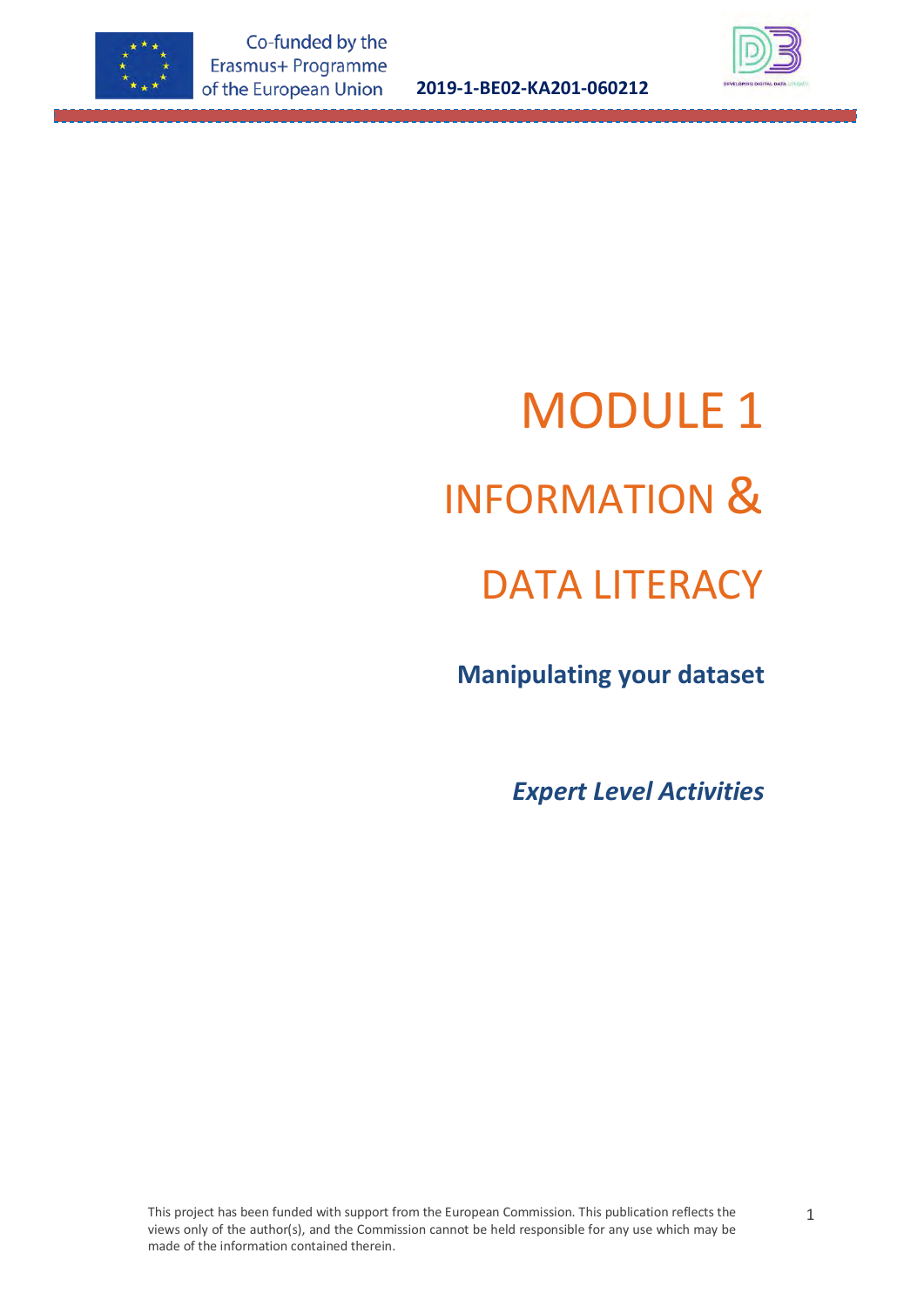



# Advanced use of tools for manipulating datasets

### DESCRIPTION OF THE ACTIVITY

The raw data in the datasets are separated by a delimiter, usually a comma, semicolon, tab or something similar. In order for these datasets to be retrieved, organized and stored more easily a proper manipulation must take place. It is often the case that the data has been under some pre-processing and reformatting by the authority that publishes them, so in that case this dataset must be examined, if it is in a situation that can be manipulated in the preferred way and if not, proper reformatting has to be made.

#### **A visualisation paradigm of a dataset in Microsoft Excel.**

A simple methodology will be followed in our example for the preparation of the data.

1st step: Clean and format the data 2st step: Create a Pivot Table and Insert Slicers for filtering 3st step: Create the preferred graph in a new sheet with all the slicers in it

Our purpose is to use a dataset of worldwide cases and deaths concerning the Covid-19 pandemic. We are going to keep our example as simple and clear as possible. Implement the following steps for the creation of the visualisation.

- 1. Download .csv file fro[m https://www.ecdc.europa.eu/en/publications-data/data-national-14](https://www.ecdc.europa.eu/en/publications-data/data-national-14-day-notification-rate-covid-19) [day-notification-rate-covid-19](https://www.ecdc.europa.eu/en/publications-data/data-national-14-day-notification-rate-covid-19)
- 2. Open file from Excel and choose *All files (\*.\*)* if you cannot find the file. If Excel finds your file format not appropriate or says your file is corrupted, ignore it and click "Yes" to the question "Do you want to open it anyway?"
- 3. A wizard will come up to prepare your data. Check in Step 1: "Delimited" and "My data has headers"  $\rightarrow$  Next  $\rightarrow$  Step 2: "Comma"  $\rightarrow$  Next  $\rightarrow$  Step 3: "Advanced" and choose the right settings to recognise numeric data in case in your country you use differently (concerns mainly column "rate 14 day" in our csv, confirm it' s correct representation), otherwise just click "Finish".
- 4. Rename the sheet you are working on, if you like, to "COVID-19 Data". Right-Click (1)  $\rightarrow$  Rename (2) (see the figure below)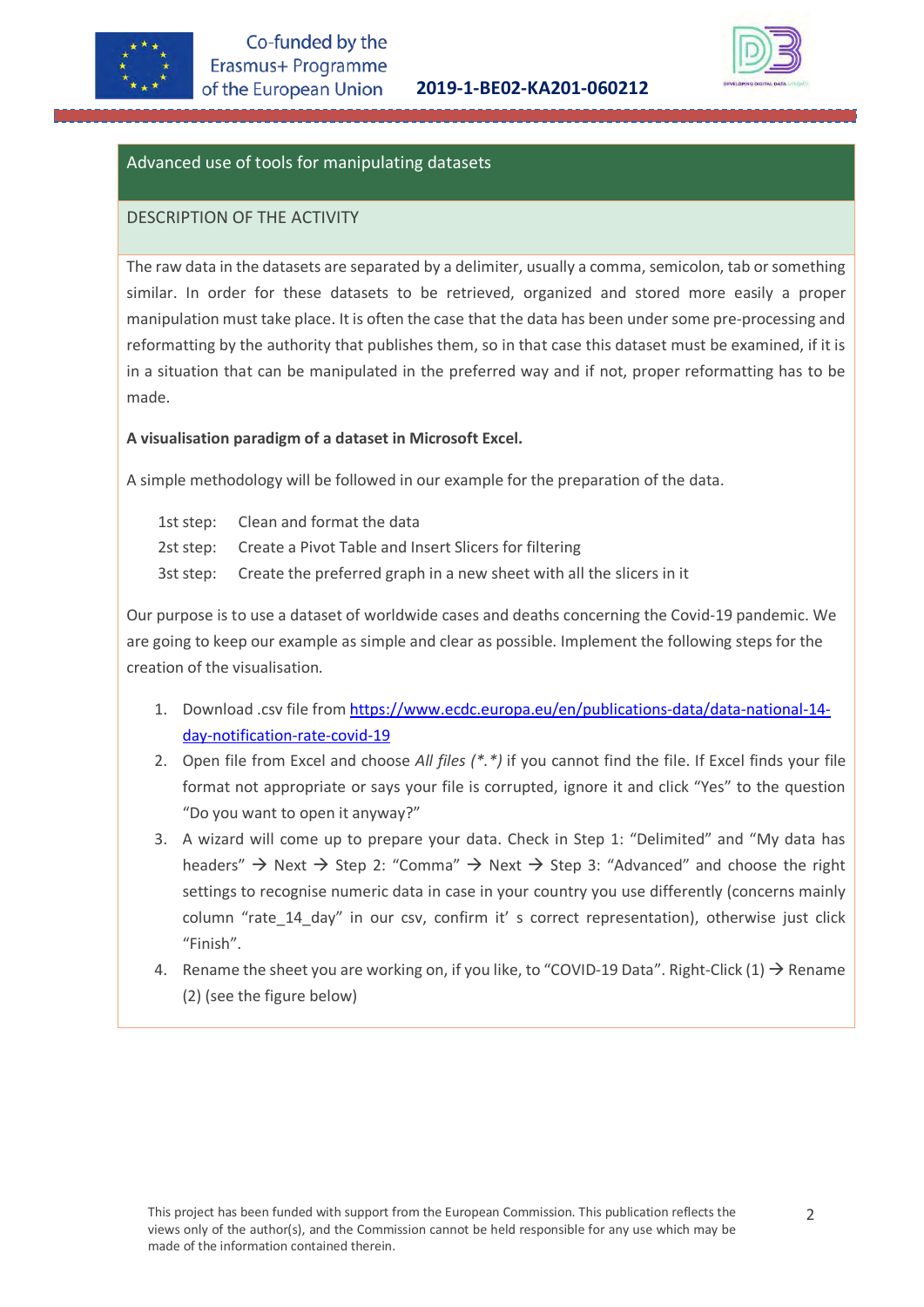





*Figure 20: Rename Excel Sheet*

5. You can hide unneeded columns. We will hide columns "country\_code" and "source". Right-Click on top of column J (1)  $\rightarrow$  Hide (2). Do the same for the column "country\_code".

|                                          | ĸ                     |
|------------------------------------------|-----------------------|
| source                                   | Cut                   |
| Epidemic intelligence, national we<br>le | Copy                  |
| Epidemic intelligence, national we<br>ĥ, | <b>Paste Options:</b> |
| Epidemic intelligence, national we       |                       |
| Epidemic intelligence, national we       |                       |
| Epidemic intelligence, national we       | Paste Special         |
| Epidemic intelligence, national we       | Insert                |
| Epidemic intelligence, national we       | Delete                |
| Epidemic intelligence, national we       | <b>Clear Contents</b> |
| Epidemic intelligence, national we       |                       |
| Epidemic intelligence, national we<br>z  | Format Cells          |
| Epidemic intelligence, national we       | Column Width          |
| Epidemic intelligence, n. tional we      | Hide                  |
| Epidemic intelligence, national          | Unhide                |
| Epidemic intelligence, national we       |                       |

*Figure 21: Hide Column J with header name "Source"*

- 6. Delete all the rows in column "country" where the values are equal to the following bullets. Using the Filter (Ctrl + Shift + L) or the Find (Ctrl+F) utilities can make your life easier in this task. Be careful not to leave any empty lines on the table.
	- Africa (total)
	- America (total)
	- Asia (total)
	- EU/EEA (total)
	- Europe (total)
	- Oceania (total)

We deleted those rows because a Pivot Table does the aggregations automatically for the continents and having the already calculated data from the dataset would produce false results in our analysis (double values particularly in our case).

**Obviously**, if you had to deal with another dataset or with another problem using the same dataset, you probably would have chosen to do another formatting or cleaning of data.

7. Select all the data of the table. One way is to "left click" from top of column A and drag-anddrop up to column I.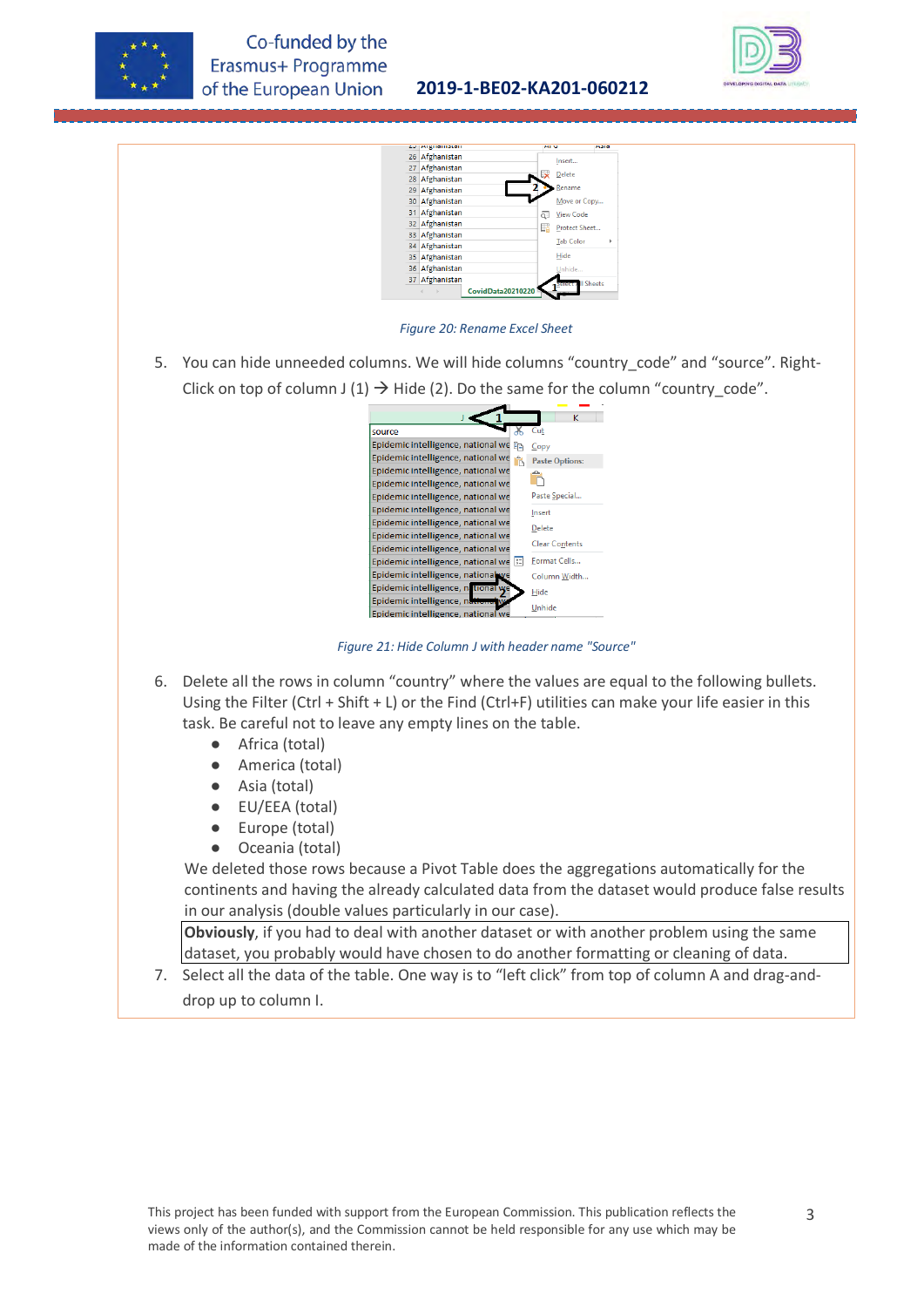

| A1 | fx<br>$>\,$<br>v  | country                                                   |                |   |             |             |                                                                                                                                              |   |
|----|-------------------|-----------------------------------------------------------|----------------|---|-------------|-------------|----------------------------------------------------------------------------------------------------------------------------------------------|---|
|    | $\mathsf{A}$      |                                                           | D              | F | G           | н           |                                                                                                                                              | κ |
|    | coun <sup>'</sup> | $\overline{\phantom{a}}$ contine $\overline{\phantom{a}}$ |                |   |             |             | populatic $\mathbf{v}$ indicat $\mathbf{v}$ weekly cou $\mathbf{v}$ year we $\mathbf{v}$ rate 14 da $\mathbf{v}$ cumulative cou $\mathbf{v}$ |   |
|    | Afghanistan       | Asia                                                      | 38928341 cases |   | $0 2020-01$ |             |                                                                                                                                              |   |
|    | Afghanistan       | Asia                                                      | 38928341 cases |   | $0$ 2020-02 |             |                                                                                                                                              |   |
|    | Afghanistan       | Asia                                                      | 38928341 cases |   | $0$ 2020-03 |             |                                                                                                                                              |   |
| 5  | Afghanistan       | Asia                                                      | 38928341 cases |   | $0$ 2020-04 |             |                                                                                                                                              |   |
| 6  | Afghanistan       | Asia                                                      | 38928341 cases |   | 0 2020-05   |             |                                                                                                                                              |   |
|    | Afghanistan       | Asia                                                      | 38928341 cases |   | $0$ 2020-06 |             |                                                                                                                                              |   |
| 8  | Afghanistan       | Asia                                                      | 38928341 cases |   | 0 2020-07   |             |                                                                                                                                              |   |
| 9  | Afghanistan       | Asia                                                      | 38928341 cases |   | $0 2020-08$ |             |                                                                                                                                              |   |
|    | 10 Afghanistan    | Asia                                                      | 38928341 cases |   | 1 2020-09   | 0.002568823 |                                                                                                                                              |   |

#### *Figure 22: Select all the data of the table*

- 8. Click "Insert  $\rightarrow$  Pivot Table  $\rightarrow$  OK" and the fields of the Pivot Table are going to be imported to a new sheet.
- 9. Go to the new sheet and drag-and-drop from the field area the following fields
	- year\_week to "Rows"
	- weekly\_count to "Values"
- Observe the table that is produced. It presents Cases+Deaths per Week.
- 10. Click "Analyze  $\rightarrow$  Insert Slicer" and click on "country". A slicer is produced that will function as a filter on the presented data. Click on the slicer and from the ribbon "Options" (1) configure your slicer, for example "Columns (2)  $\rightarrow$  (set it to) 6 (or as many as you like that can fit your view area)". Then Right-Click on Slicer  $\rightarrow$  Slicer Settings...  $\rightarrow$  "Hide items with no data".



This project has been funded with support from the European Commission. This publication reflects the views only of the author(s), and the Commission cannot be held responsible for any use which may be made of the information contained therein.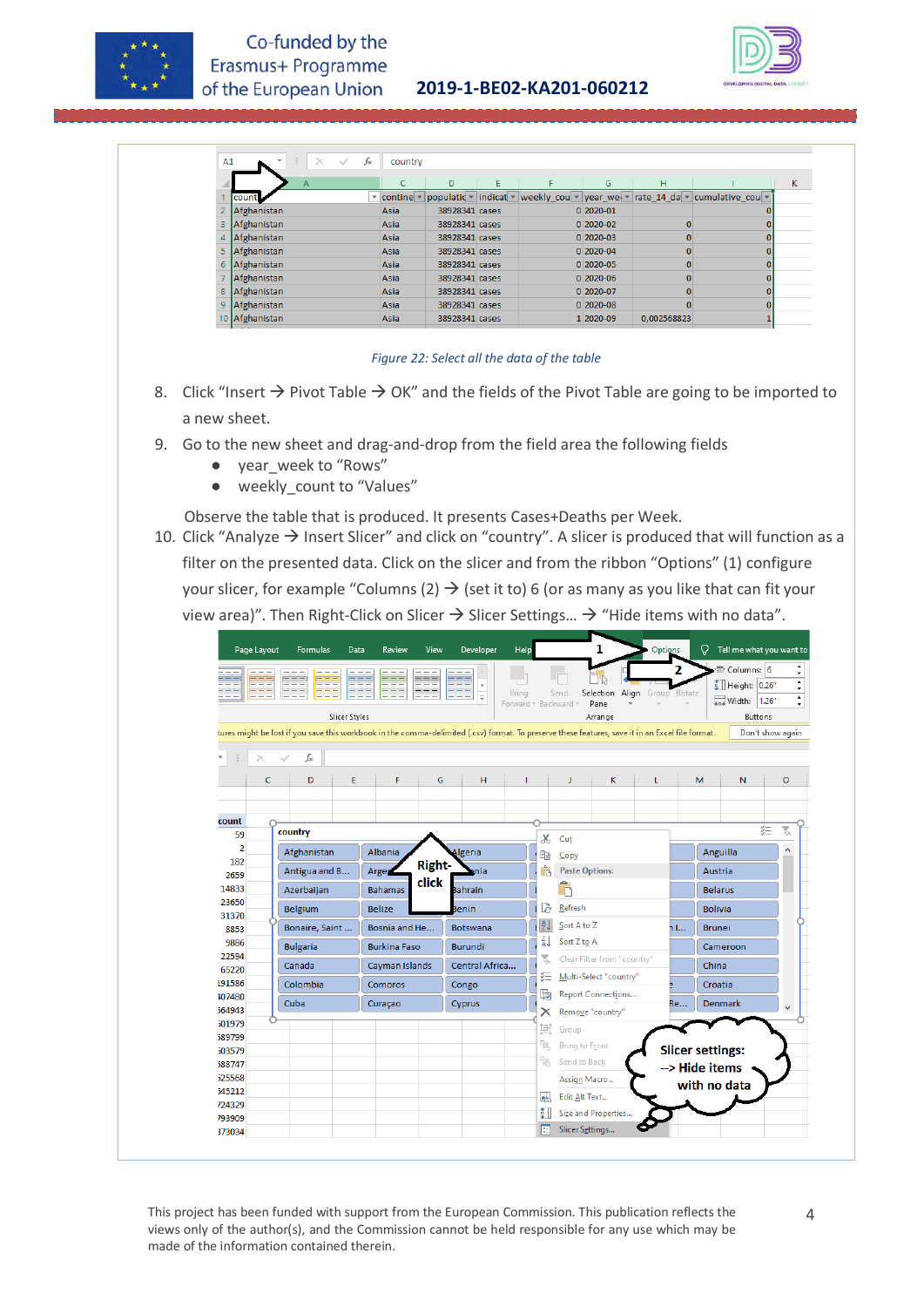



#### *Figure 23: Slicer Configuration*

Click on individual countries, for example in the figure below on "Belgium" (1), to see that the table shows the corresponding data. You can make "multiple choices" and "clean the filter" as you can see in the Figure.

|                | A              | B                                | c              | D              | E. | F.                  | G              | H               |               | J                 | K.    |                     | M              | N              | $\circ$ |  |
|----------------|----------------|----------------------------------|----------------|----------------|----|---------------------|----------------|-----------------|---------------|-------------------|-------|---------------------|----------------|----------------|---------|--|
|                |                |                                  |                |                |    |                     |                |                 |               |                   |       |                     |                |                |         |  |
| $\overline{c}$ |                |                                  |                |                |    |                     |                |                 |               |                   |       |                     |                |                |         |  |
| 3              |                | Row Labels v Sum of weekly count | country        |                |    |                     |                |                 |               |                   |       | <b>Multi-Select</b> |                |                | . ∛= 1  |  |
| 4              | 2020-01        |                                  |                |                |    |                     |                |                 |               |                   |       |                     |                |                |         |  |
| 5              | 2020-02        |                                  |                | Afghanistan    |    | Albania             | Algeria        |                 | Andorra       |                   |       | Angola              | Anguilla       |                |         |  |
| 6              | 2020-03        |                                  |                | Antigua and Ba |    | Argentina           |                | Armenia         | Aruba         |                   |       | Australia           | Austria        |                |         |  |
|                | 2020-04        |                                  |                |                |    | <b>Bahamas</b>      | <b>Bahrain</b> |                 |               | <b>Bangladesh</b> |       | <b>Barbados</b>     |                |                |         |  |
| 8              | 2020-05        |                                  |                | Azerbaijan     |    |                     |                |                 |               |                   |       |                     | <b>Belarus</b> |                |         |  |
|                | $9$ 2020-06    |                                  | <b>Belgium</b> |                |    | <b>Belize</b>       | <b>Benin</b>   |                 |               | Bermuda           |       | <b>Bhutan</b>       | <b>Bolivia</b> |                | liter   |  |
|                | 10 2020-07     |                                  | <b>Bonak</b>   | aint           |    | Bosnia and Her      |                | <b>Botswana</b> | <b>Brazil</b> |                   |       | British Virgin I    | <b>Brunei</b>  |                | щ       |  |
| 11             | 2020-08        | 343                              |                |                |    |                     |                |                 |               |                   |       |                     |                |                |         |  |
|                | 12 2020-09     | $-324$                           | <b>Bulga</b>   |                |    | <b>Burkina Faso</b> | <b>Burundi</b> |                 |               | Cabo Verde        |       | Cambodia            |                | Cameroon       | ඹී      |  |
|                | 13 2020-10     | 388                              | Canad          |                |    | Cayman Islands      |                | Central African | Chad          |                   | Chile |                     | China          |                | ರ       |  |
|                | 14 2020-11     | 1366                             |                | Colombia       |    | Comoros             |                |                 |               | Costa Rica        |       | Côte d'Ivoire       |                |                |         |  |
|                | 15 2020-12     | 3871                             |                |                |    |                     | Congo          |                 |               |                   |       |                     | Croatia        |                |         |  |
|                | 16 2020-13     | 8912                             | Cuba           |                |    | Curaçao             | Cyprus         |                 | Czechia       |                   |       | Democratic Re       |                | <b>Denmark</b> | v       |  |
|                | 17 2020-14     | 11278                            |                |                |    |                     |                |                 | O.            |                   |       |                     |                |                |         |  |
|                | 18 2020-15     | 13154                            |                |                |    |                     |                |                 |               |                   |       |                     |                |                |         |  |
|                | $20$ 0000 $25$ | $A - A$                          |                |                |    |                     |                |                 |               |                   |       |                     |                |                |         |  |

*Figure 23: Filtering with Slicer*

Create in the same manner the following slicers and make the appropriate configurations as previously:

- continent
- indicator
- year\_week
- 11. Click on the table and then on the ribbon "Insert  $\rightarrow$  Insert Column or Bar Chart  $\rightarrow$  2-D Column
	- $\rightarrow$  Clustered Column"



#### *Figure 25: 2D Column Graph*

- 12. Create a new sheet and give the name "Vis Covid-19 Worldwide"
- 13. Cut and Paste (transfer) in the new sheet the Graph and the Slicers and arrange them to fit nicely.

This project has been funded with support from the European Commission. This publication reflects the views only of the author(s), and the Commission cannot be held responsible for any use which may be made of the information contained therein.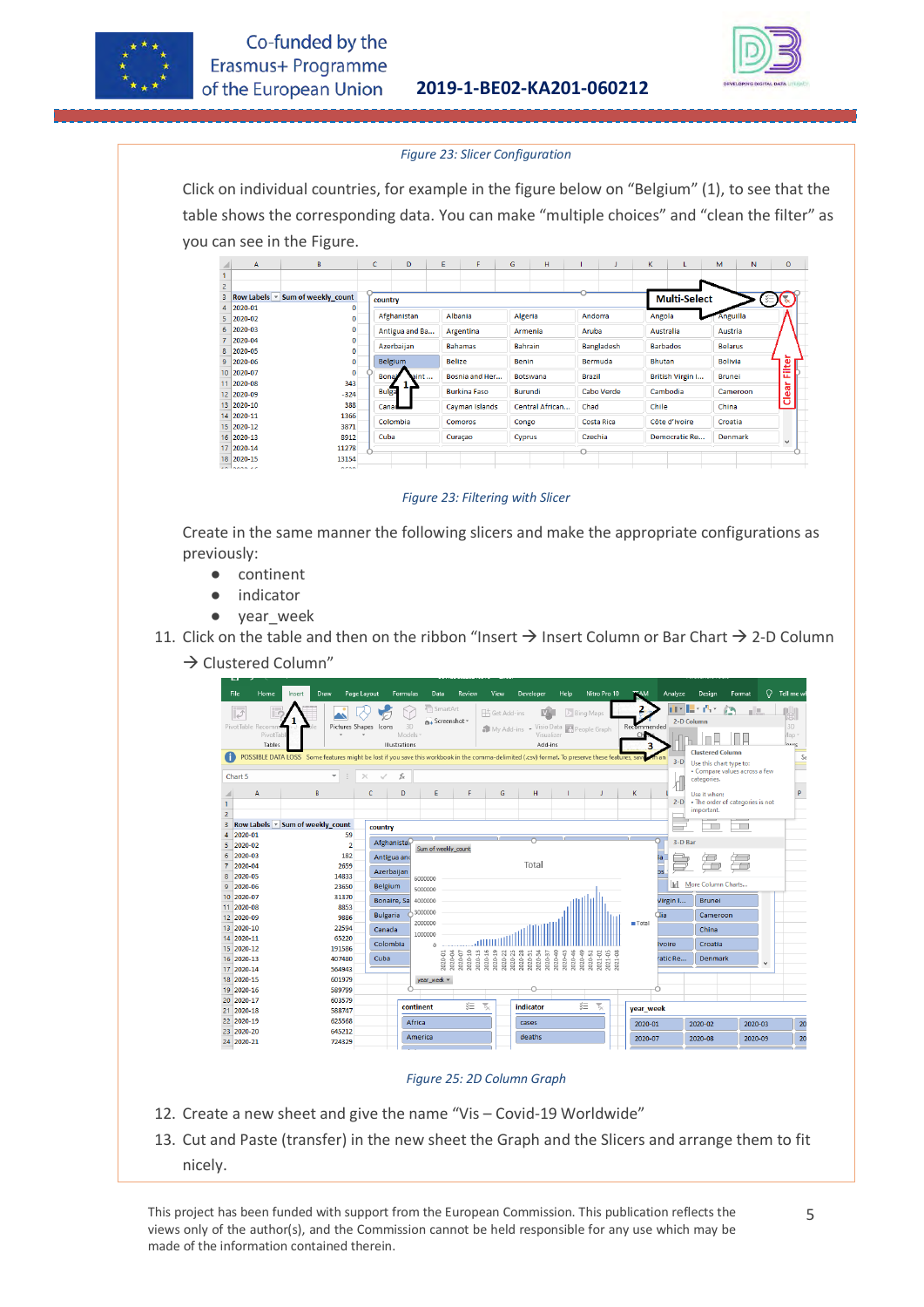



|                          | Worldwide Cases/Deaths from COVID-19 per week |                    |                    | country        |             |                       |                             |            |                  |                                 | 置<br>溢 |
|--------------------------|-----------------------------------------------|--------------------|--------------------|----------------|-------------|-----------------------|-----------------------------|------------|------------------|---------------------------------|--------|
|                          |                                               |                    |                    | Djibouti       | Domin       | Cases (not deaths) of |                             |            | Egypt            | El Salvador                     |        |
| Millions<br>2 0 14       |                                               |                    |                    | Equatorial Gui | Eritre.     |                       | Covid-19 from the beginning |            | Ethiopia         | Falkland Islands                |        |
| 0.11                     |                                               |                    |                    | Faroes         | Fiji        | of 2021 in Germany    |                             |            | French Polynesia | Gabon                           |        |
| 01                       |                                               |                    |                    | Georgia        | Germany     | ana                   |                             | Gibraltar  | Greece           | Greenland                       |        |
| 0.08                     |                                               |                    |                    | Grenada        | Guam        | Guatemala             |                             | Guernsey   | Guinea           | Guinea-Bissau                   |        |
| 0.06                     |                                               |                    |                    | Guyana         | Haiti       | Honduras              |                             | Hungary    | <b>Joeland</b>   | India                           |        |
| 0.04                     |                                               |                    |                    | Indonesia      | Iran        | Iraq                  |                             | Ireland    | Isle of Man      | Israel                          |        |
| 0.07                     |                                               |                    |                    | Italy          | Jamaica     | Japan                 |                             | Jersey     | Jordan           | Kazakhstan                      |        |
|                          |                                               |                    |                    |                |             |                       |                             |            |                  |                                 |        |
| i0<br>2021-02<br>2021-01 | 2021-03<br>2021-04<br>2021-05                 | 2021-06<br>2021-07 | 2021-08<br>2021-09 | Kenya          | Kosovo      | Kuwait                |                             | Kyrgyzstan | Laos             | Latvia                          |        |
| 主.<br>光<br>continent     | 這<br>冢<br>indicator                           | year_week          |                    |                |             |                       |                             |            | Multi-Select     | 扫<br>$\overline{\tau}_\text{c}$ |        |
| Europe                   | cases                                         | 2020-01            | 2020-02            | 2020-03        | 2020-04     | 2020-05               | 2020-06                     | 2020-07    | 2020-0           | 2020-09                         |        |
|                          | deaths                                        | 2020-10            | 2020-11            | 2020-12        | 2020-13     | 2020-14               | 2020-15                     | 2020-16    | 2020-17          | 2020-18                         |        |
|                          |                                               | 2020-19            | 2020-20            | 2020-21        | 2020-22     | 2020-23               | 2020-24                     | 2020-25    | 2020-26          | 2020-27                         |        |
|                          |                                               | 2020-28            | 2020-29            | 2020-30        | 2020-31     | 2020-32               | 2020-33                     | 2020-34    | 2020-35          | 2020-36                         |        |
|                          | Cases                                         | 2020-37            | 2020-38            | 2020-39        | 2020-40     | 2020-41               | 2020-42                     | 2020-43    | 2020-44          | 2020-45                         |        |
|                          | only                                          | 2020-46            | 2020-47            | $2020 - 48$    | $2020 - 49$ | 2020-50               | 2020-51                     | 2020-52    | 2020-53          | 2021-01                         |        |

*Figure 26: "Vis - Covid-19 Worldwide" in Action*

- 14. You can make some formatting of your choice in the graph. Experiment in
	- Changing the title to "Worldwide Cases/Deaths from COVID-19 per week"
	- Changing background colour
	- Deleting unnecessary labels and fields
	- Changing the unit of the vertical axis to millions let's say
- 15. Select and deselect choices from the four slicers to see the updates on the interactive graph.
- 16. Experiment with the creation of other Pivot Tables and Graphs.
- 17. Save it in .xlsx format to be sure that all your formatting, manipulation, graphs and work in general do not get lost.

#### **Reflection and Activities**

- Download other datasets of your interest in ".csv" or other formats compatible to Excel and experiment.
- Experiment more with the Pivot Table dragging and dropping fields in the four areas of the Pivot Table (Rows, Values, Filters, Columns).
- Study some tutorials on Excel to become more fluent with Pivot Tables and Graphs
	- o <https://libguides.com.edu/c.php?g=649573&p=7558211>
	- o <https://uhlibraries.pressbooks.pub/mis3300excel/chapter/6-1-creating-pivot-tables/>
	- o Search the web for open content [\(https://www.google.com/advanced\\_search](https://www.google.com/advanced_search) )
		- "Excel tutorial" or "excel pivot tables"
		- Usage rights  $\rightarrow$  Free to use or share (or "not filtered by licence" if you want it only for your own studying)